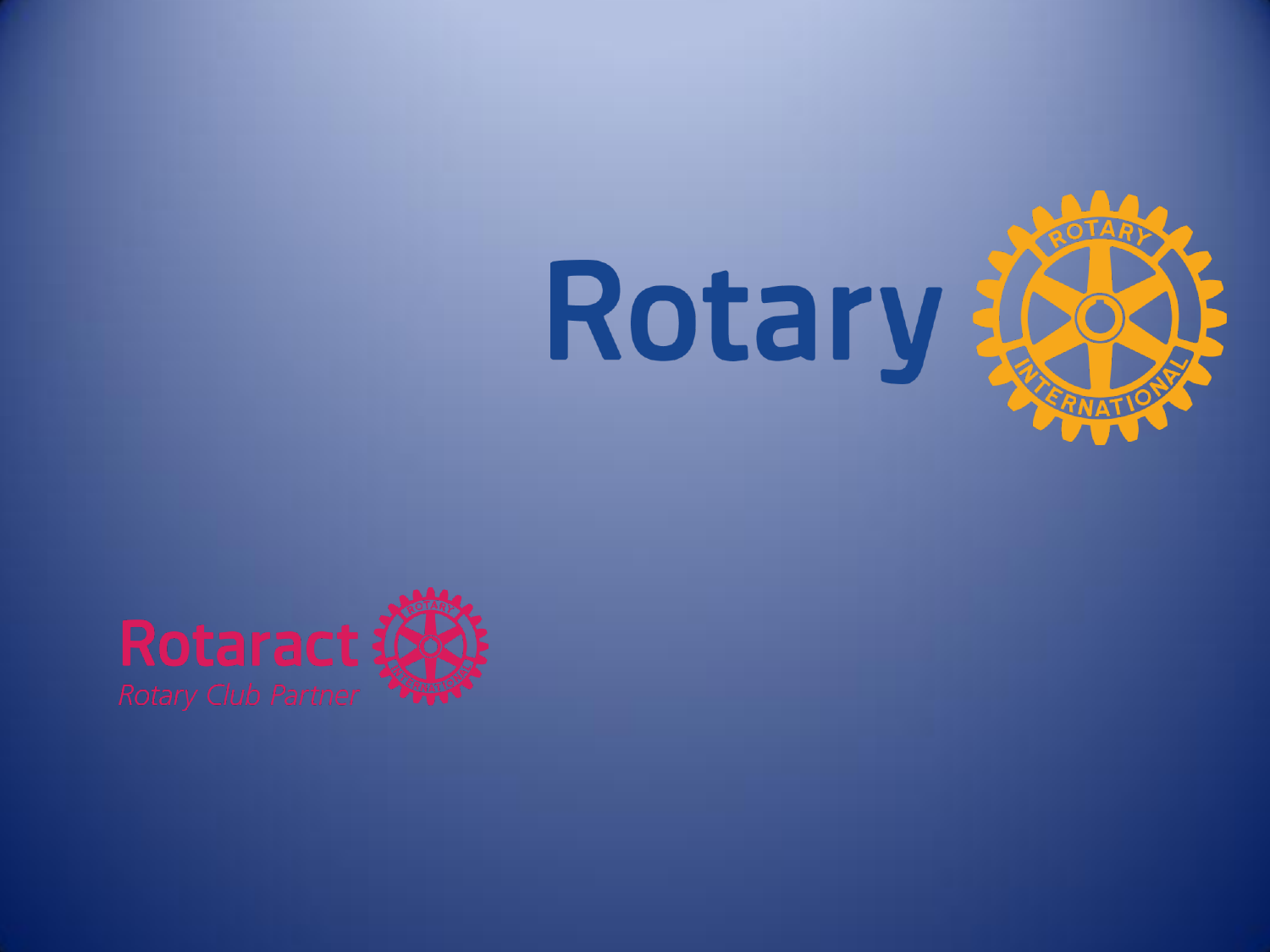

## How to sustain a Rotaract Club

### Ideas from a Club and District viewpoint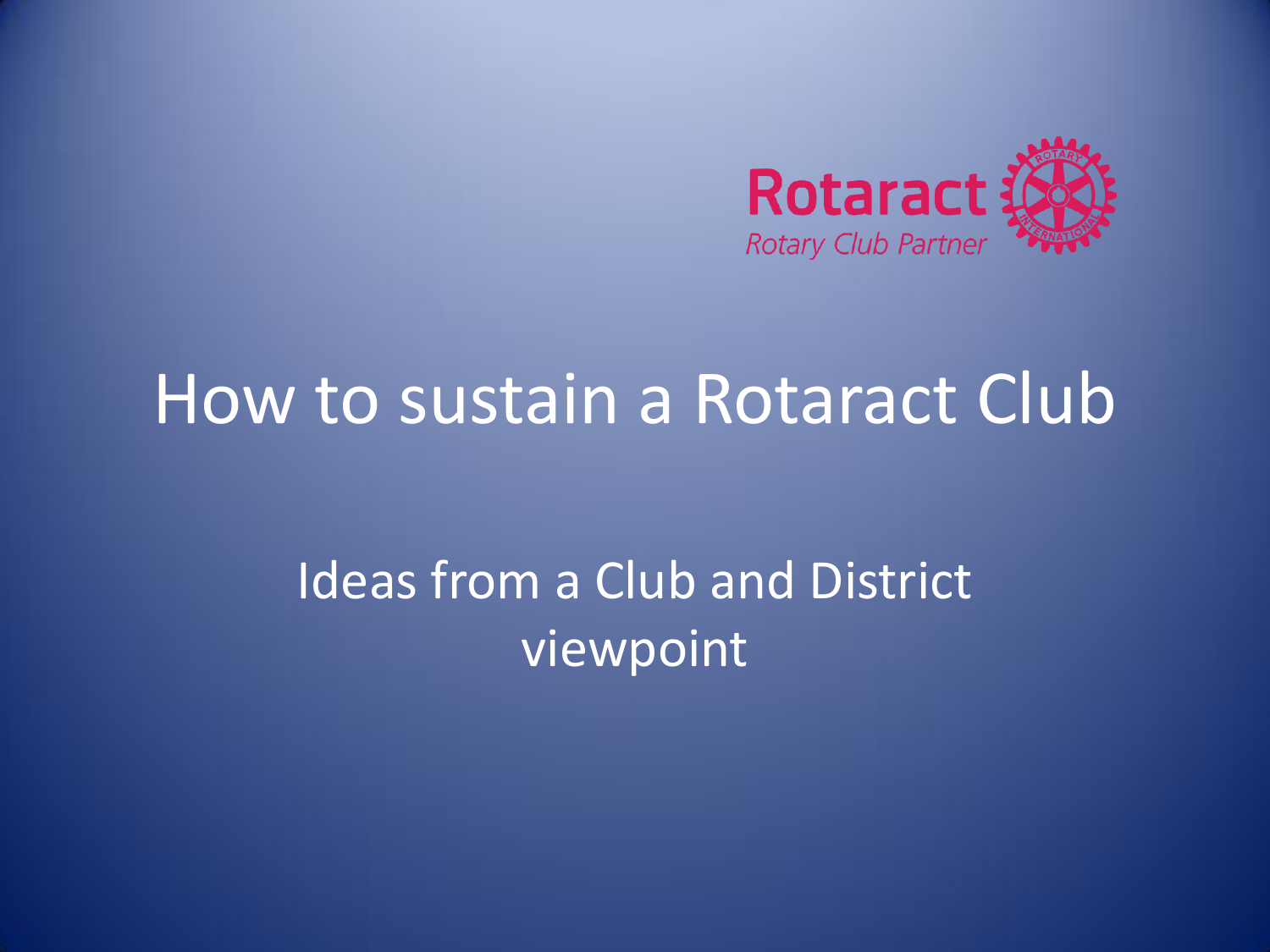# Sponsoring Clubs

- By serving as mentors and organizing joint service projects, a club will experience the benefits of working alongside these young leaders.
- A club's continued involvement will also strengthen the Rotaract club. Stay connected with the next generation of Rotary leaders by: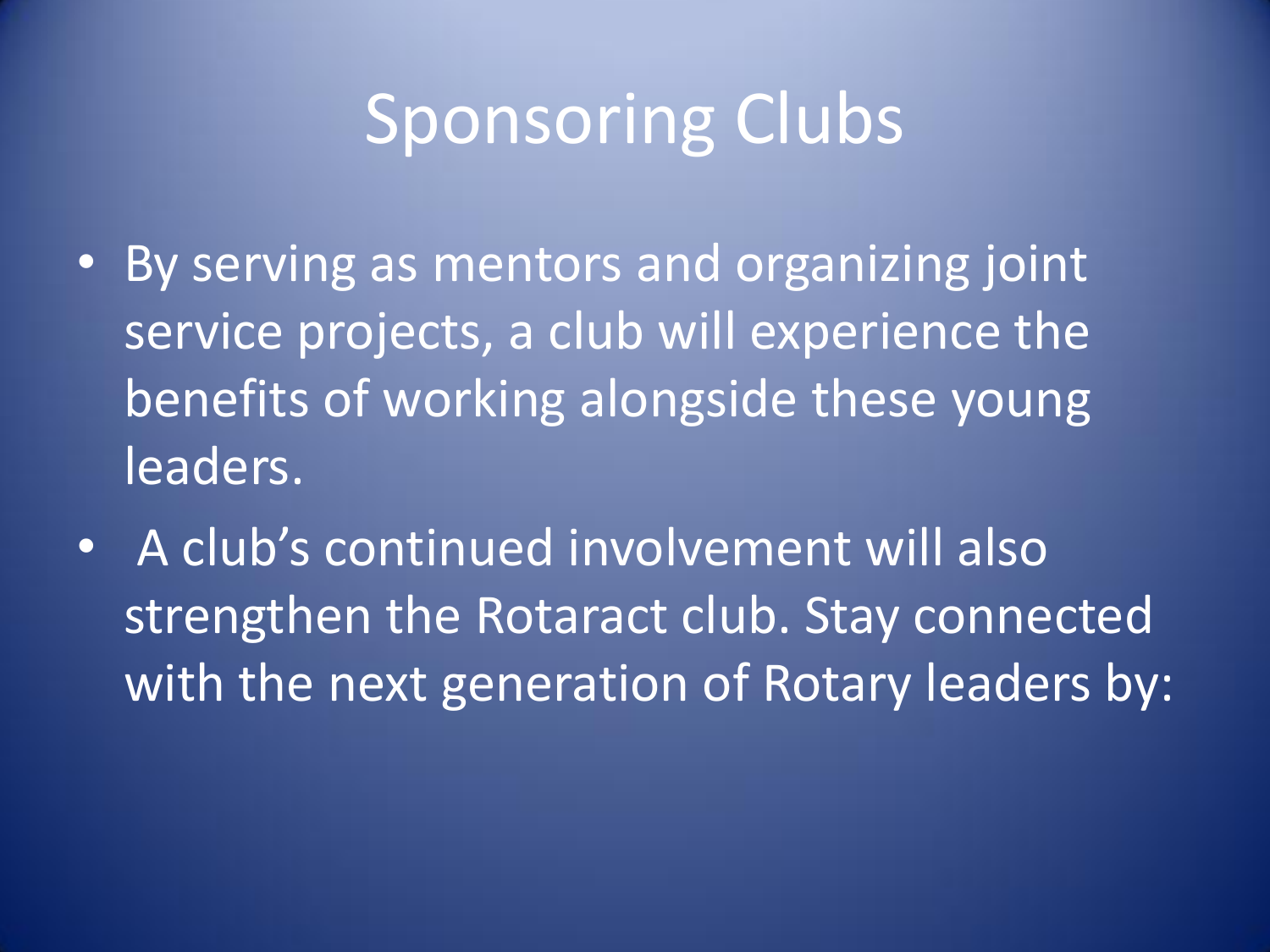Invite Rotaractors to your club meetings and have them report on their activities.

Provide mentoring opportunities between Rotarians and Rotaractors

Develop an annual joint Rotary and Rotaractor service project or signature event for World Rotaract Week

Recognize their achievements at a special club or district program

Ask them to share successful fundraising projects with your club

Host discussion forums to exchange ideas about global citizenship, peace and conflict resolution, club diversity, and innovative service projects

Tell them about activities and programs available to them through Rotary

Invite them to district conferences to share their club activities and network with Rotarians

Invite Rotaractors to observe a Rotary Club board meeting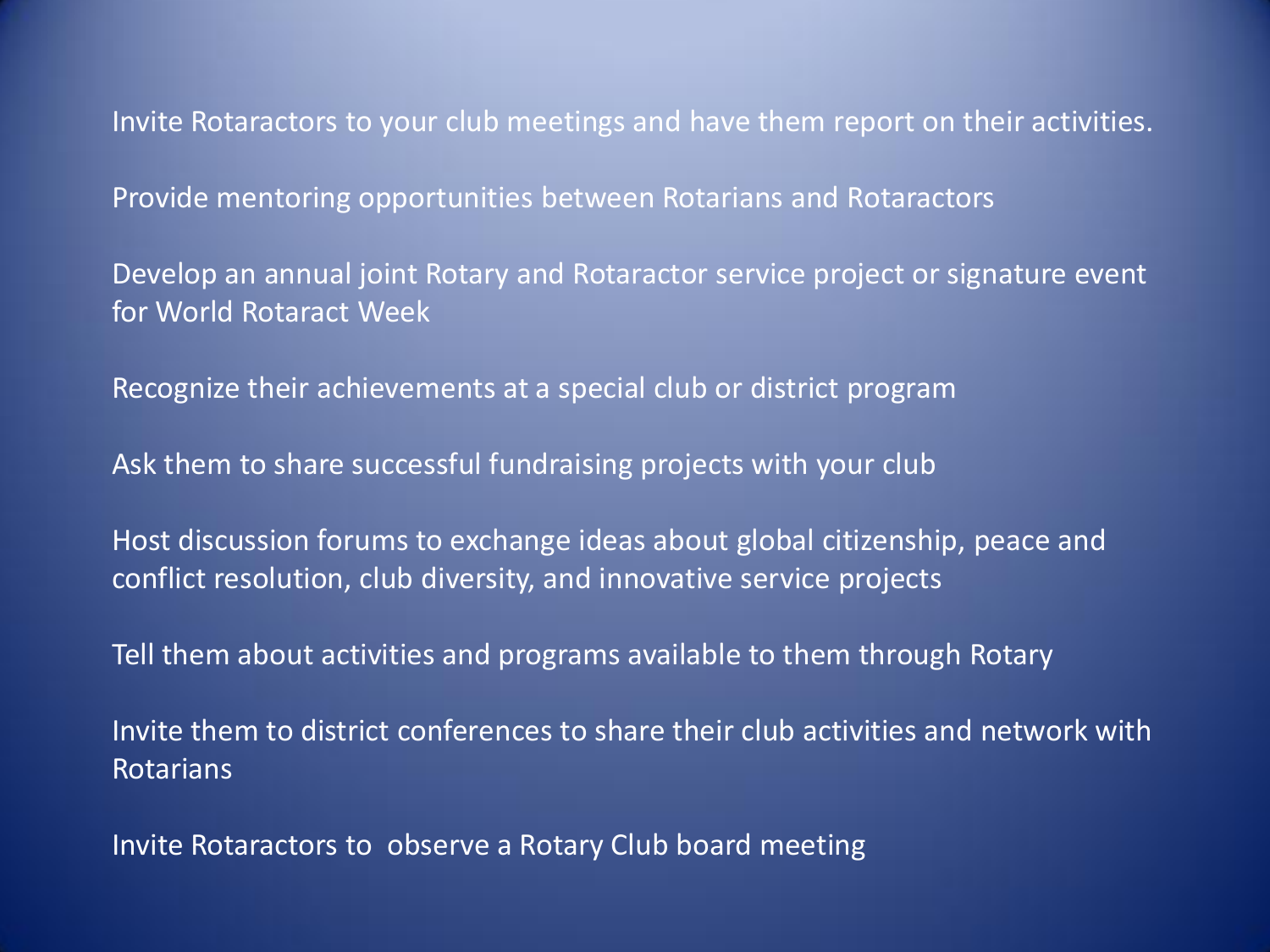# Community Service Projects

Rotaract clubs participate in community service projects in an effort to improve the lives of the people around them.

Often Rotaractors partner with other Rotaract clubs to participate in international service projects.

Rotaractors not only have great ideas about how to help people in need, but together they have the power to make these ideas work!

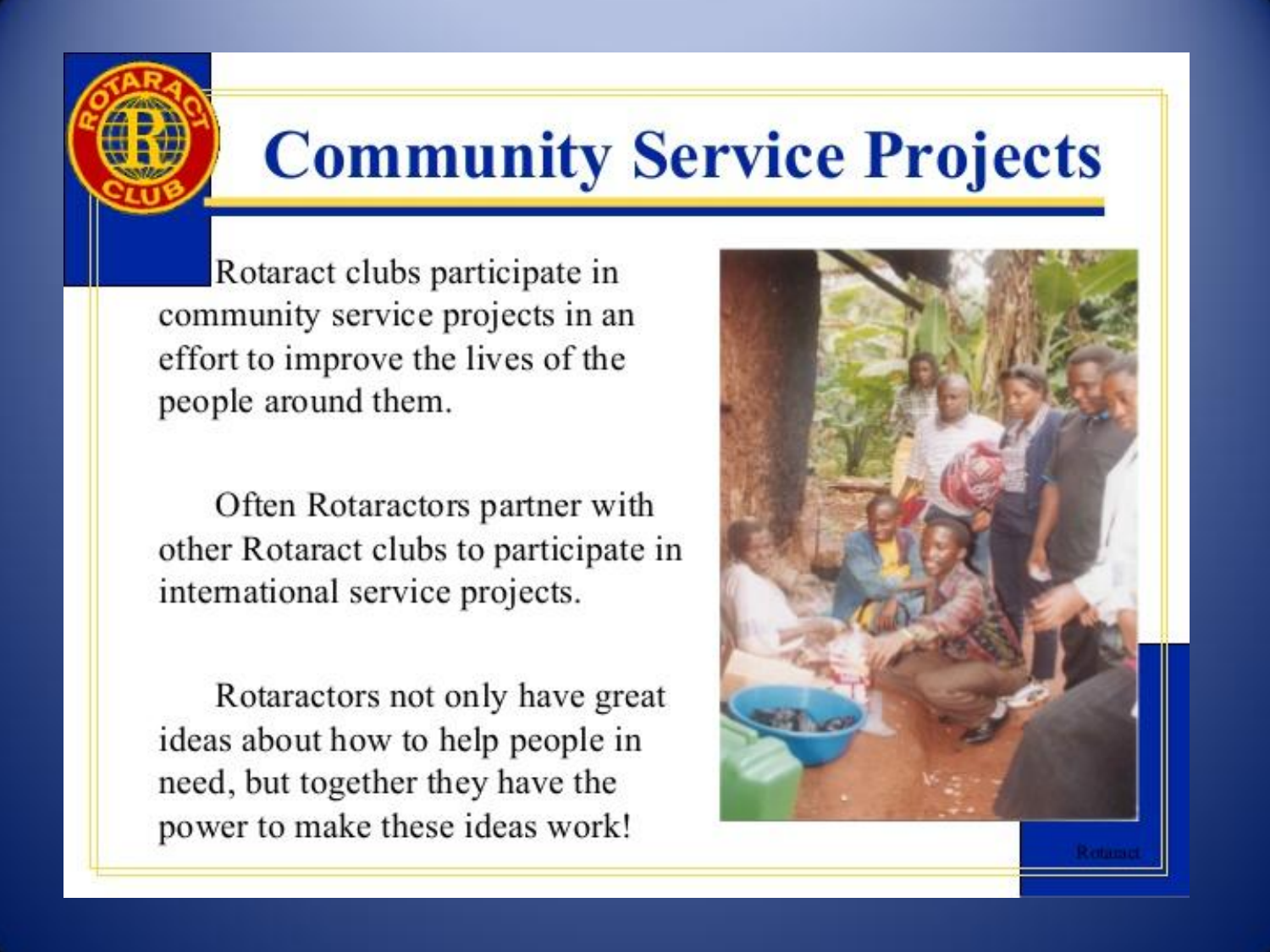

# **Professional Development**

Rotaract club's professional development activities expand members' understanding of the work environment and business opportunities within their community.

Sponsoring Rotarians can enhance the activities by providing practical advice on entering the business world and overcoming business, vocational, and professional challenges.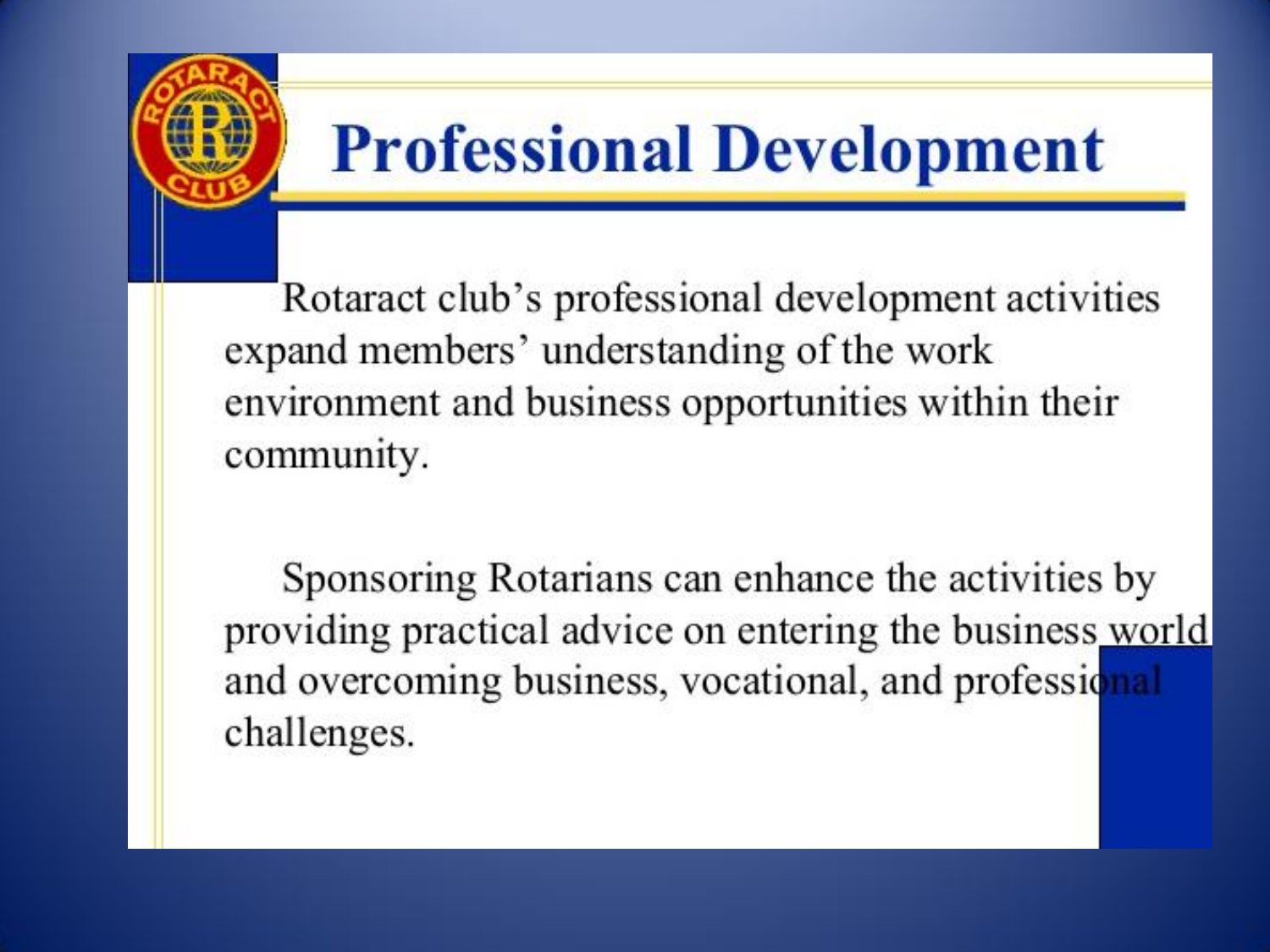# **Professional Development**

### Examples:

- · Special professional forums
- · Business technology updates
- · Management and marketing seminars Conferences on business and professional ethics

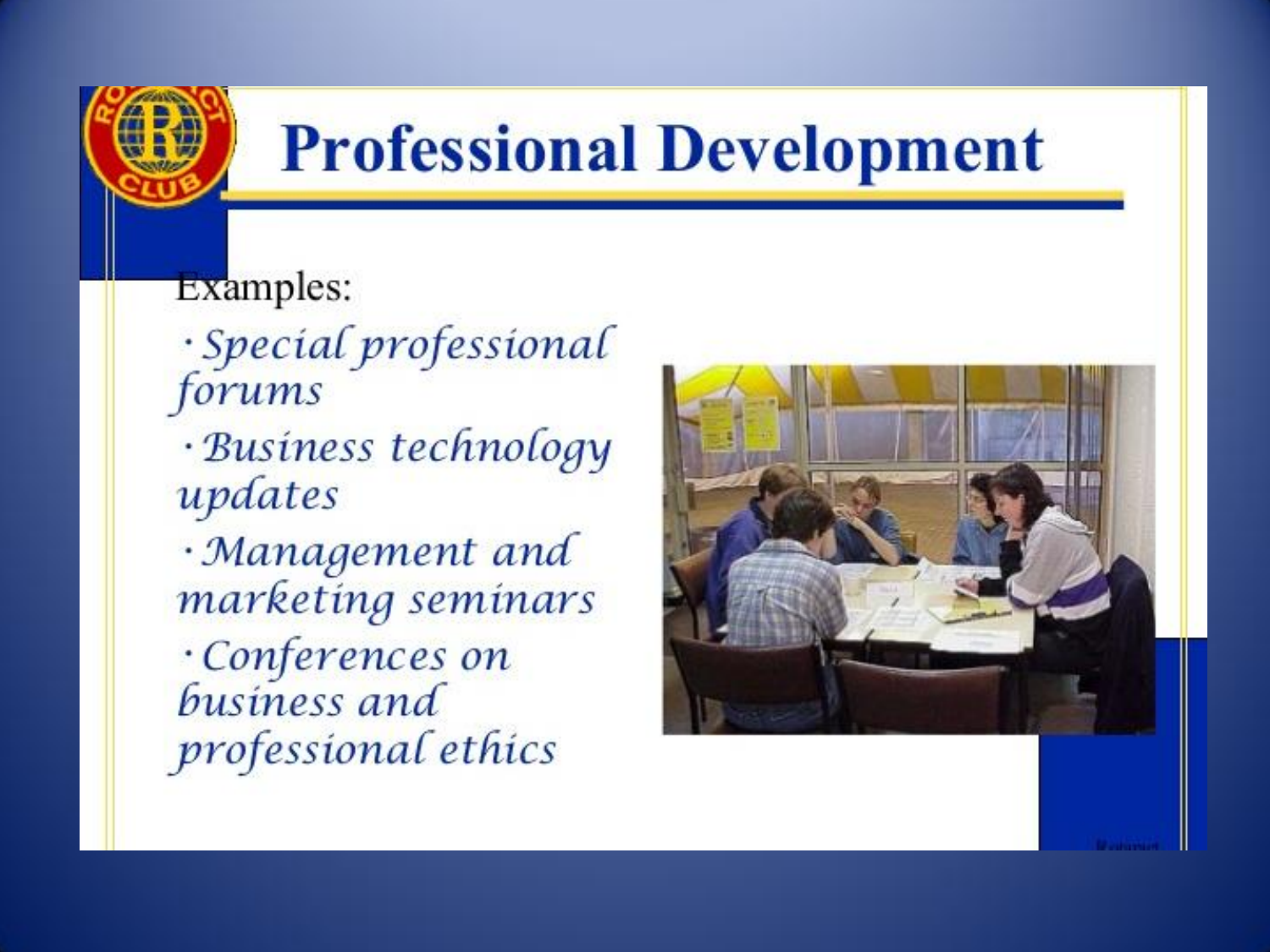## Interact

• Like Rotaractors Interactors carry out local and International Service projects in sponsorship with their local Rotary Clubs. Rotaractors can conduct mutual projects or mentor Interactors in their community.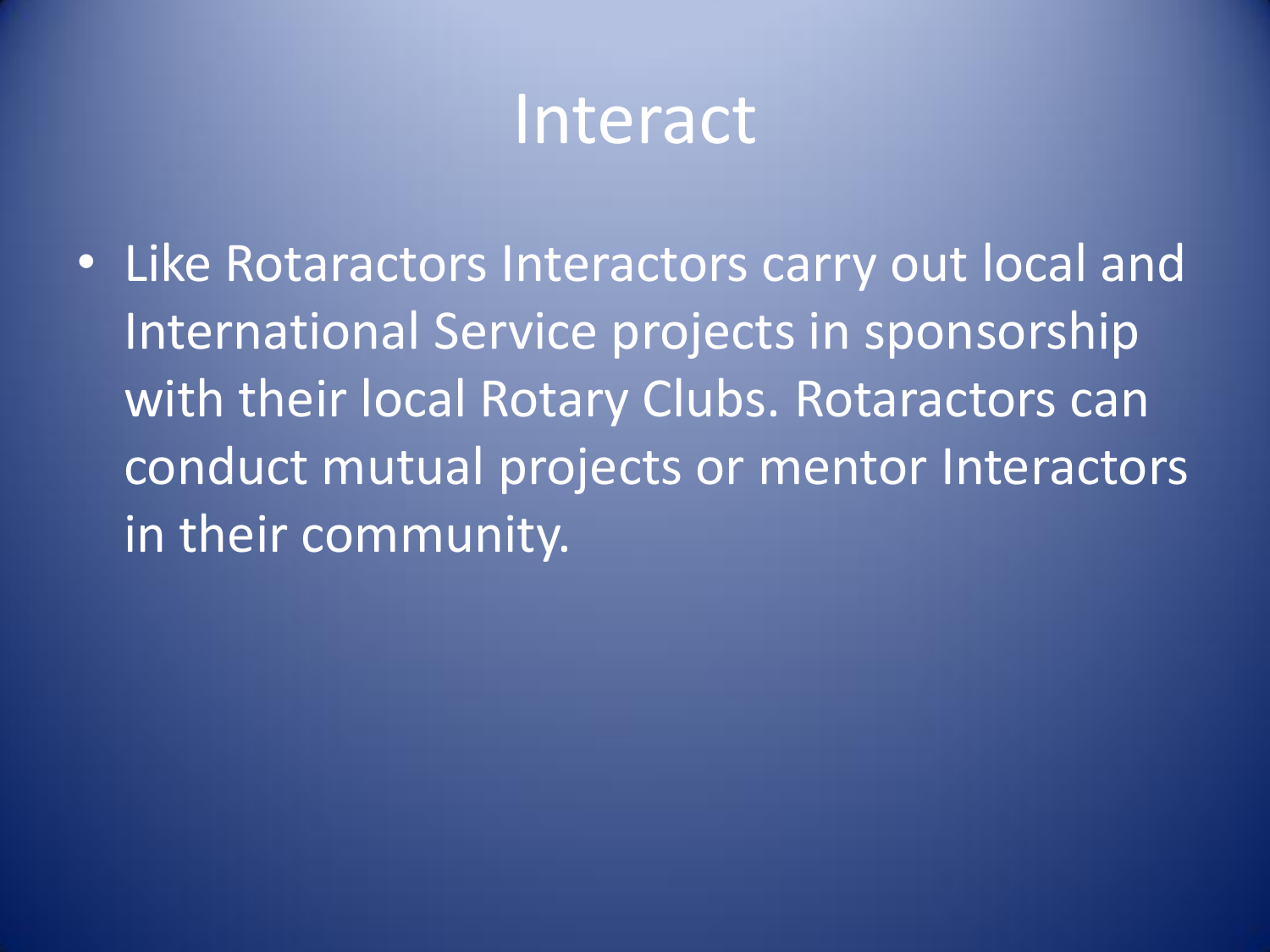# RYLA

• RYLA, a weekend long program sponsored by our District and our local clubs, provides high school students training in leadership, and personal growth. Rotaractors may participate as volunteer leaders in this program.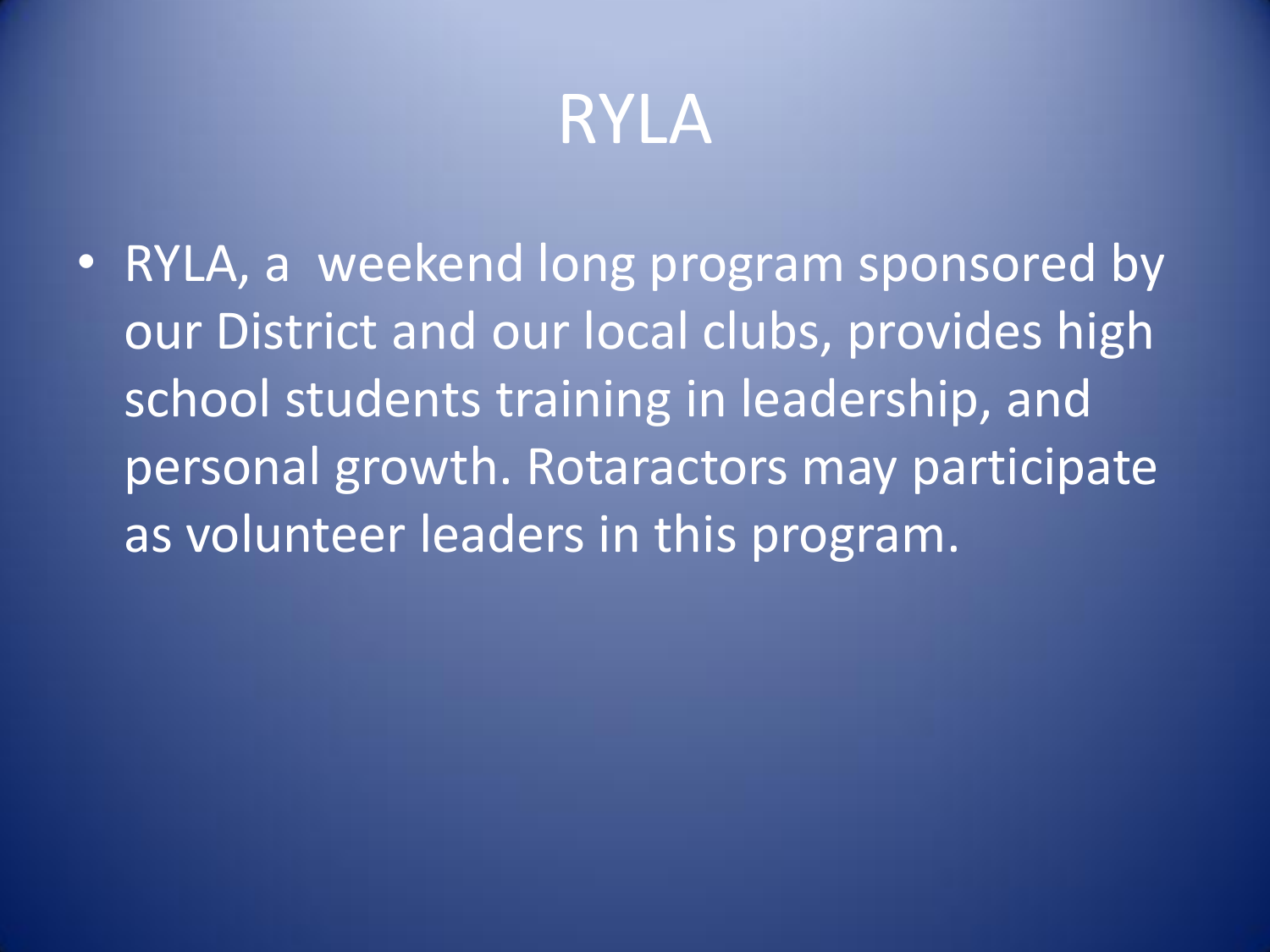# Rotaract and the Foundation

• The Rotary Foundation offers university students and young professionals the opportunity to foster peace and understanding through funded grants that enable them to earn master's degrees or certificates in peace and conflict resolution. Grants are also funded for humanitarian projects and other activities related to Rotary's six areas of focus.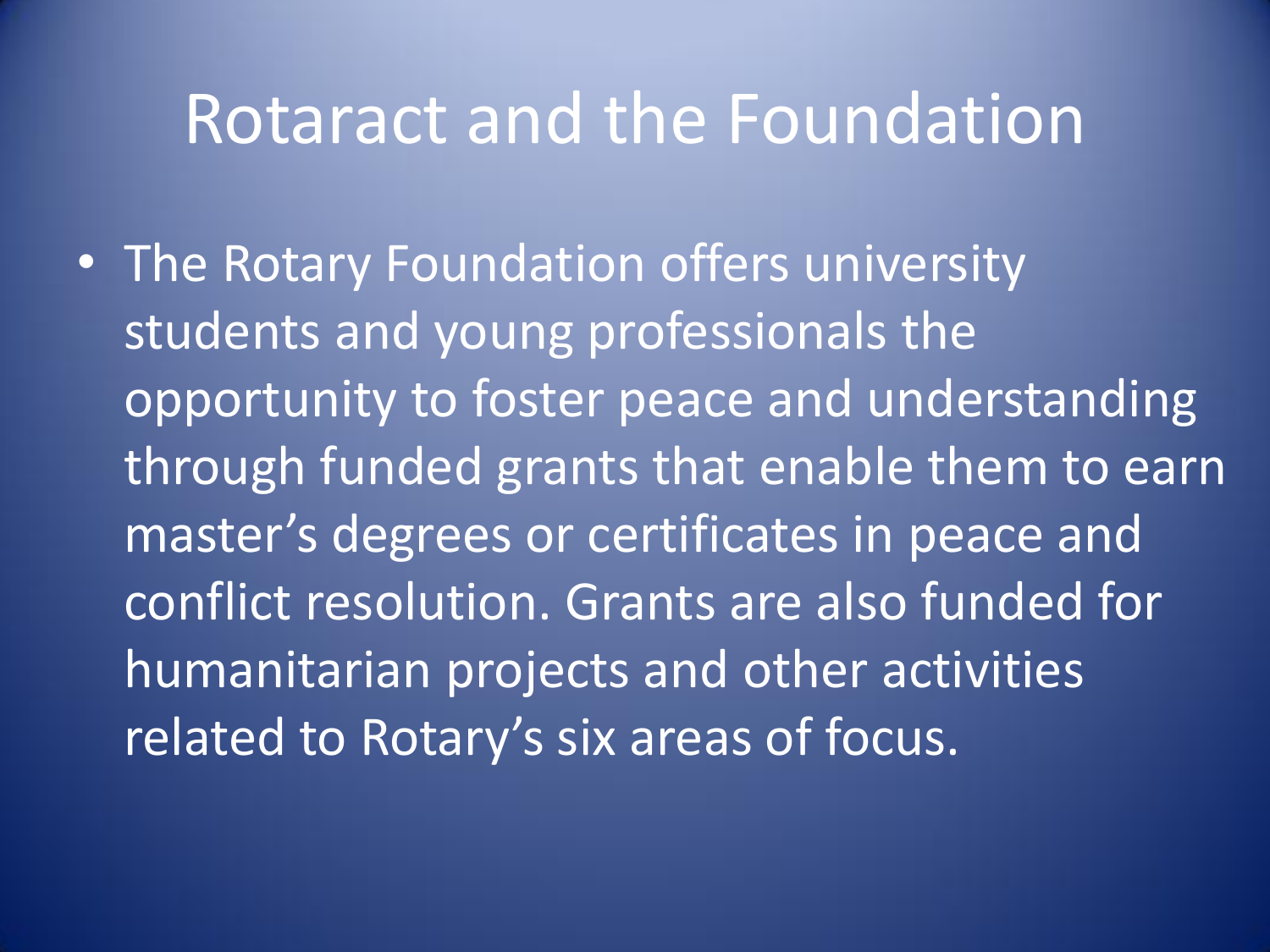#### WHY DO PEOPLE STAY IN ROTARACT

- Responsibility / ownership (e.g. board role)
- Friendship / sense of community and belonging
- Rewarding opportunities
- See the international opportunities of Rotary
- Personal growth in knowledge and expertise